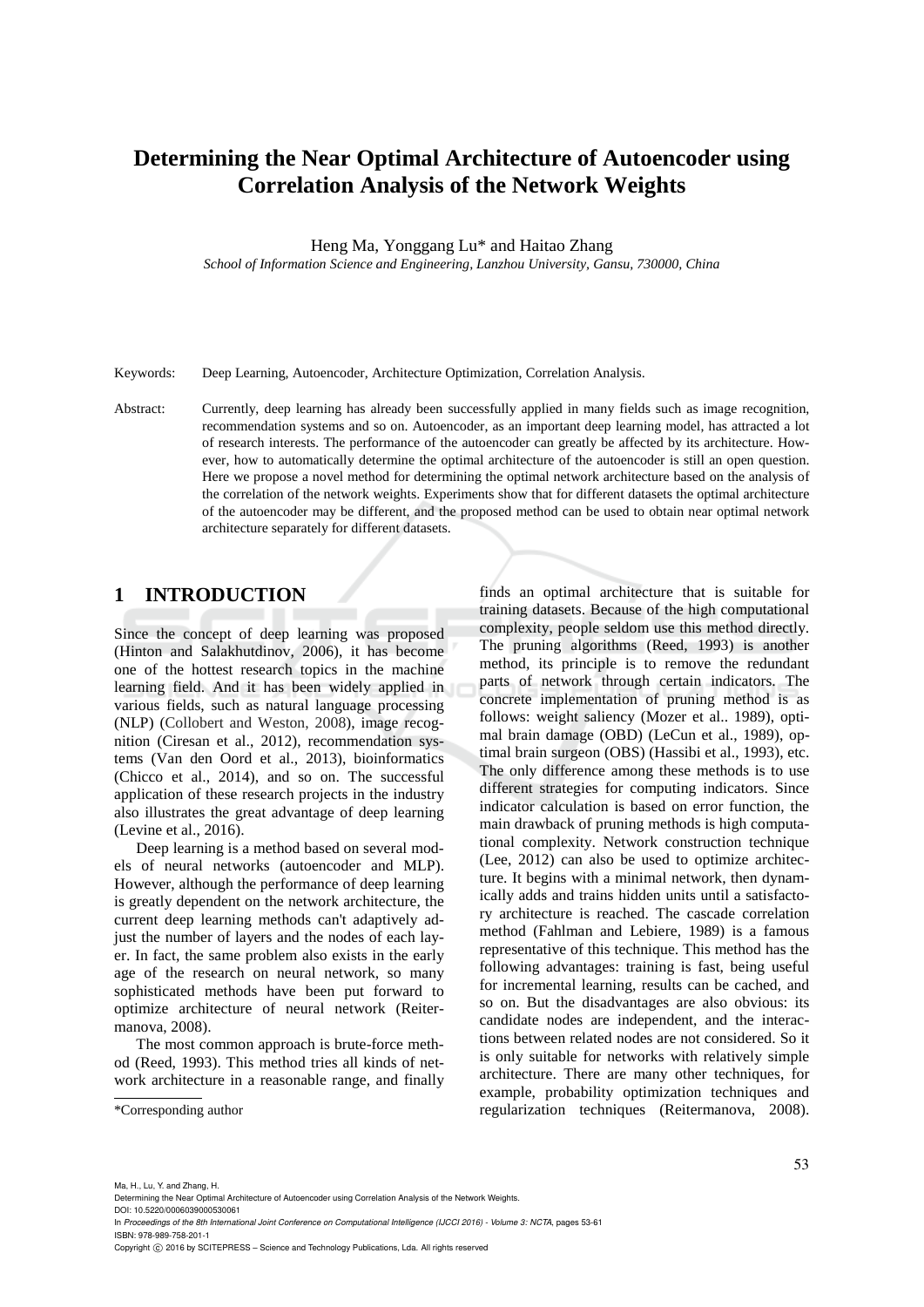However, these methods are also only suitable for optimizing simple network, for example, the network with one hidden layer and small number of nodes. Recently, genetic algorithms are widely used to optimize network architecture and weights (Fiszelew et al., 2007). But its slow convergence rate is a very influential factor. So corresponding to complex deep learning models with many hidden layers, new methods need to be developed for the architecture optimization.

The proposed architecture optimization method in the paper is specifically aimed at the complex deep learning model with many hidden layers and a large number of nodes, which can adjust the number of the nodes in multiple hidden layers. To improve the efficiency, the optimization is based on the correlation analysis of the node weights initialized using the Restricted Boltzmann Machine (RBM) (Hinton and Salakhutdinov, 2006). Different from the traditional methods, the time-consuming network training process is avoided in the proposed architecture optimization method.

The proposed method has the following advantages: First, it can be well applied to the complex network architecture optimization. Because the computing unit of the method is the set of multiple nodes rather than a single node, the method can be easily extended for the network with a lot of layers. Second, the proposed architecture optimization is based on the correlation analysis between the weights of the nodes after initialization rather than the error function after training, the efficiency is greatly improved.

The rest of paper is organized as follows. In Section 2, we first briefly introduce the working flow of deep learning model and the mechanism of RBM in network initialization. And then we discuss in detail about the calculation of correlation coefficient in Subsection 2.1. At last, Subsection 2.2 shows the detailed steps of method about optimizing multiple hidden layer nodes. In Section 3, we present the experimental results through analyzing and comparing different datasets. Finally, Section 4 draws conclusions and discusses the future research direction.

## **2 ARCHITECTURE OPTIMIZATION METHOD**

Autoencoder, as a kind of deep learning model, is often used for dimensionality reduction (Laurens van der Maaten et al., 2009). Our proposed method is based on this model framework. It consists of the encoder module which transforms high dimensional input data into low dimensional output data (code), and the decoder module which reconstructs the high dimensional data from the code. The construction of the autoencoder is mainly concentrated on the encoder module because the decoder module can be approximately regarded as transposition of the encoder module. Our method is to optimize the structure of the encoder module. In the training of deep learning, RBM is used to initialize the weights of the nodes. The usage of RBM is a significant improvement of the deep learning model because it is difficult to optimize the weights of the nodes of the multiple hidden layers without good initial weights (Hinton and Salakhutdinov, 2006).

RBM is a kind of stochastic two-layer network containing a visible layer corresponding to the input and a hidden layer corresponding to the output. The two layers are fully connected, that is to say, each node of the hidden layer connects to all the nodes of the visible layer, but the nodes in the same layer cannot connect to each other. In the initialization process, the network will be divided into multiple RBMs and the output of previous RBM will become the input of the next RBM, so as to achieve the extraction of input data information layer by layer.

The second step is the weights fine-tuning after RBM initialization. Using the traditional weights fine-tuning methods, for example, backpropagation (BP), can fine-tune weights by minimizing the data reconstruction error.

The proposed network architecture optimization method working on the above framework is depicted in Figure 1. In the initial stage, a simple network with very small number of nodes in each hidden layer is created, which corresponds to the architecture of nodes connected by solid lines in Figure 1. The architecture optimization is achieved by dynamic growth of the number of the nodes of the hidden layers, where the added nodes correspond to the nodes connected by dotted lines in Figure 1. At each step, the same number of nodes (*N<sup>i</sup>* nodes) are added to the target layer, then the correlation analysis on the weights of all the nodes (the weights of the node stand for the weights between all the nodes of the previous layer and the current node) in the layer is carried out. In our method, *N<sup>i</sup>* nodes which have the smallest correlation with the rest of the nodes are selected from all the nodes. The correlation coefficient between the selected nodes and the rest of the nodes are computed (See Subsection 2.1 for details). At the end, when the correlation coefficient is greater than a given threshold, the dynamic growth of the number of the nodes is stopped and the number of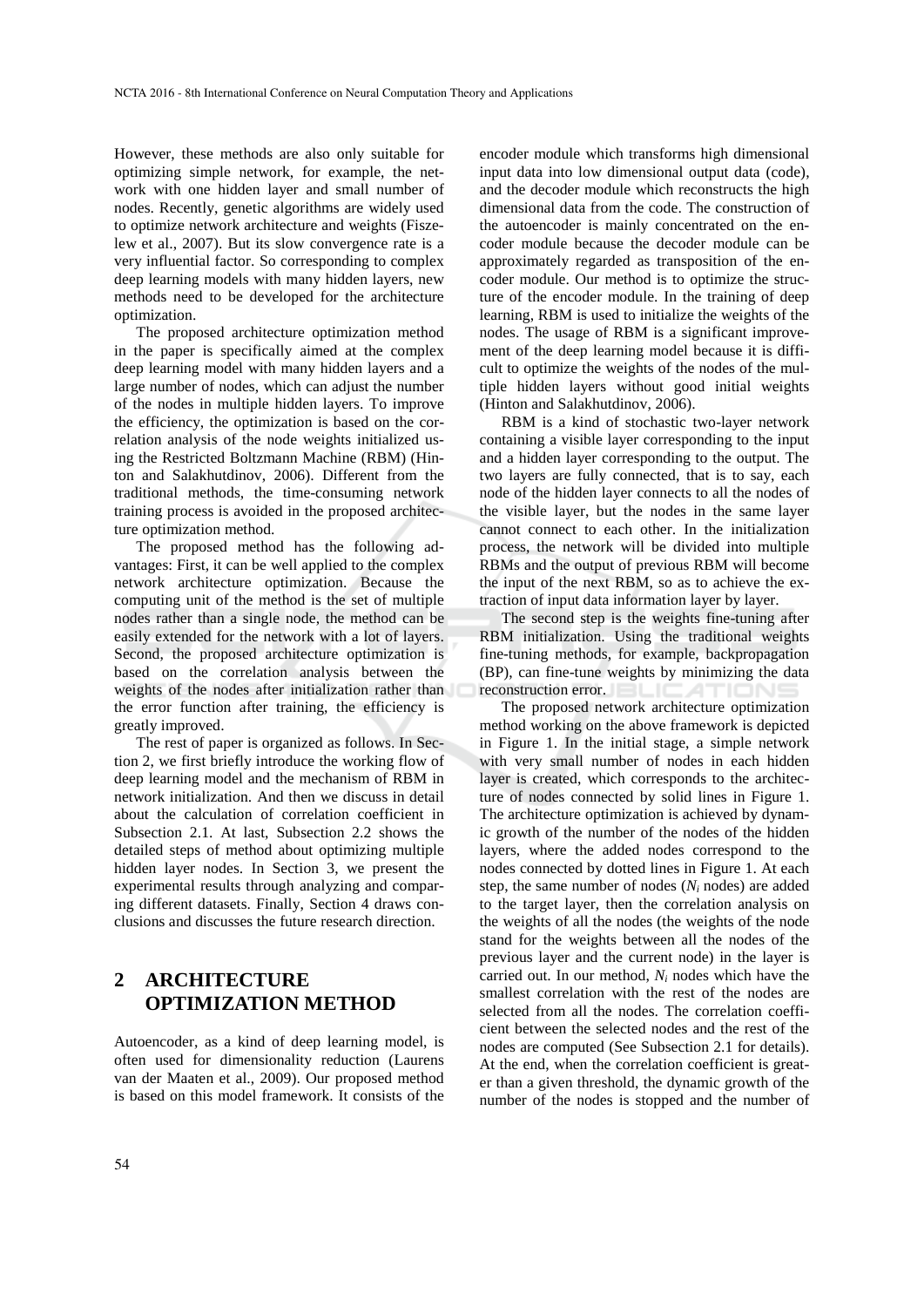the nodes for the layer is determined. For the next hidden layer, the above process is repeated. Detailed implementation is introduced in Subsection 2.2.



Figure 1: Illustration of the architecture optimization. The nodes connected by solid lines are the original nodes. The nodes connected by the dotted lines are the added nodes.

### **2.1 Correlation Coefficient between Two Sets of the Nodes**

The definition of correlation coefficient between two sets of nodes is the theoretical basis of our method. The correlation coefficient is used to analyze the relationship between one group of nodes called Main\_Nodes and the other group of nodes called Other\_Nodes in the same layer. In the first step, we get *S* nonzero eigenvalues called SltedValues and the corresponding eigenvectors called SltedVectors of the weights of the Main\_Nodes by principal component analysis (PCA), and then construct the principal component space (PCS) using the SltedVectors (Figure 2). The unit vectors of the SltedVectors are represented as  $\{\vec{P}_1, \vec{P}_2, ..., \vec{P}_S\}$ , while the corresponding eigenvalues called SltedValues are represented as  $\{\lambda_1, \lambda_2, ..., \lambda_s\}$ . If the weights of Other\_Nodes are represented as  $\vec{l}$ , the projection of  $\vec{l}$  to the principal component space, represented as  $\overrightarrow{I_P}$ , can be derived from:

$$
\overrightarrow{I_P} = \sum_{i=1}^{S} (\overrightarrow{I} \cdot \overrightarrow{P}_i) \overrightarrow{P}_i
$$
 (1)

The vertical component  $\overrightarrow{l_V}$  is defined as:

$$
\overrightarrow{I_V} = \overrightarrow{I} - \overrightarrow{I_P} \tag{2}
$$

Given  $\overrightarrow{I_P}$  and  $\overrightarrow{I_V}$ , we can calculate the main correlation coefficient by the following formula:

$$
corr_{\text{main}} = \frac{|\overrightarrow{I_P}|}{|\overrightarrow{I_P}| + |\overrightarrow{I_V}|} \tag{3}
$$

The above formula only concerns with the direction relations between  $\vec{l}$  and PCS, while the SltedValues computed from Main\_Nodes are ignored. So another

correlation coefficient is defined in formula (4) which gives main components more weights. For the correlation between  $\overrightarrow{l_p}$  and  $\overrightarrow{D}$  which is the dominant component, the largest eigenvalue is used as the weight. If the directions of  $\overrightarrow{I_P}$  and  $\overrightarrow{D}$  is more consistent (the greater value of  $|\overrightarrow{I_{PD}}|$ ), the correlation coefficient is greater.



Figure 2: Illustration of correlation coefficient. The principal component space (PCS) is constructed from SltedVectors.  $\vec{V}$  is the vertical direction to the principal component space.  $\vec{D}$  is the dominant component.  $\vec{I}$  is the weights of the Other\_Nodes.  $\vec{l}_V$  and  $\vec{l}_P$  are the projections of  $\vec{l}$  on  $\vec{V}$  and PCS respectively.  $\overrightarrow{I_{PD}}$  is the projection of  $\overrightarrow{I_P}$  to  $\overrightarrow{D}$ .

The overall correlation coefficient is given by the following formula:

$$
corr = corr_{\text{main}} * (\alpha + (1 - \alpha) * corr_{\text{tune}})
$$
 (5)

where  $\alpha$  stands for the ratio parameter. In order to determine the value of α, we conduct experiments by changing the value of  $\alpha$  from 0 to 1. It is found that  $\alpha = 0.8$  is a good choice.

The pseudo code for calculating the correlation coefficient between two given node sets is shown in Figure 3.

### **2.2 Architecture Optimization**

In this subsection, how the correlation coefficient is used to realize architecture optimization is described. The process of architecture optimization is divided into two steps, the first step is to compute the correlation coefficient, and the second step is to control the growth of the nodes by comparing the correlation coefficient with a given threshold.

In the first step, RBM initialization on the current hidden layer containing both the added nodes and the original nodes will be carried out in order to obtain the weights of the nodes. Then the correlation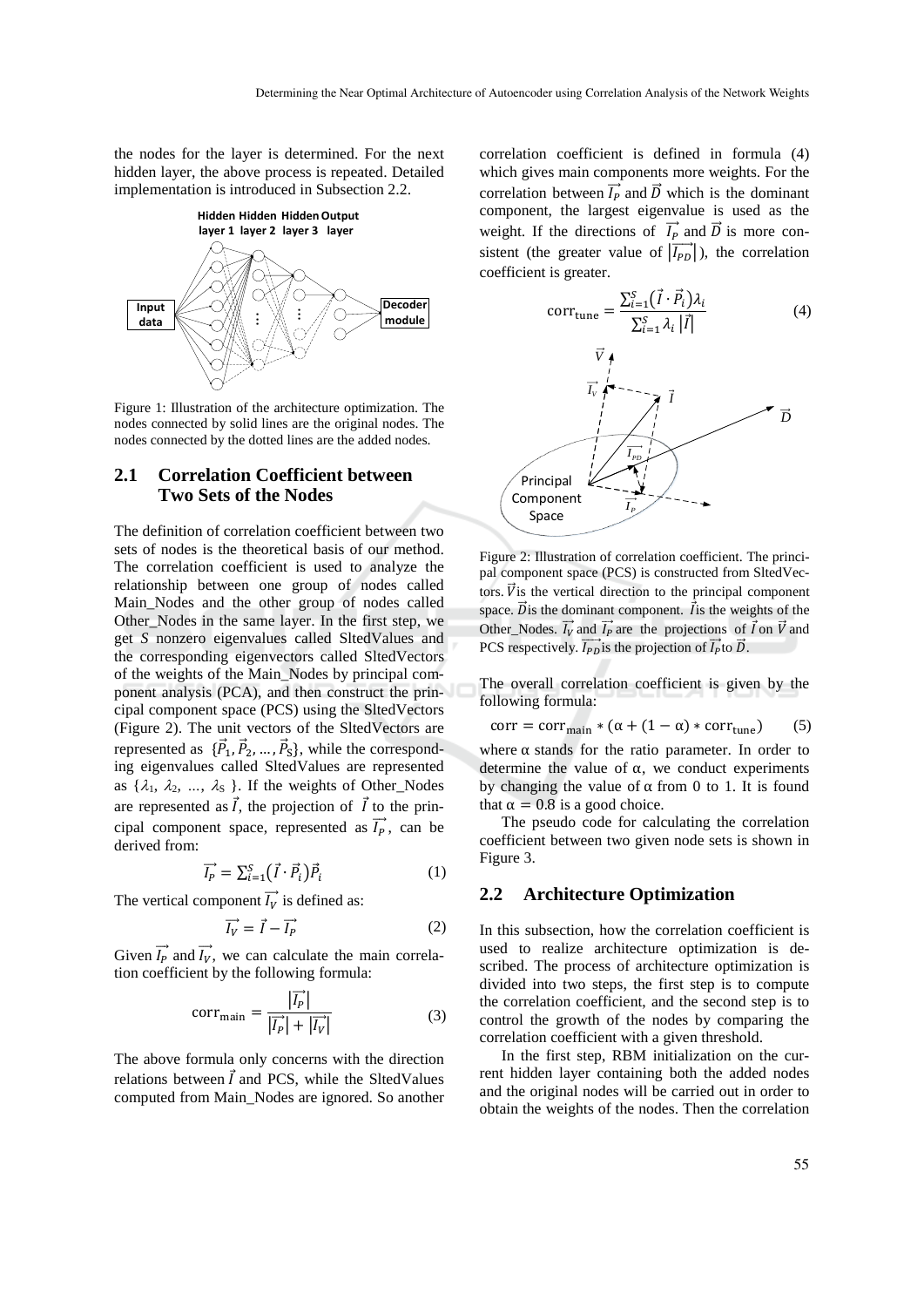```
(In 2010 - Sun International Conference on Neural Computation Theory and Applications<br>
CalculateCorr (Main_Nodes, Other_Nodes, \alpha) {<br>
// Input: Main_Nodes: the input set of the nodes used to construct the \overline{PCS}CalculateCorr (Main_Nodes, Other_Nodes, \alpha) {<br>// Input: Main_Nodes: the input set of the nodes used to cons<br>// Other_Nodes: the input set of the Nodes projected to the \overline{P}<br>// \alpha: the ratio parameter
     CalculateCorr (Main_Nodes, Othe<br>
// Input: Main_Nodes: the input<br>
// Other_Nodes: the input<br>
// \alpha: the ratio parameter<br>
// Output: the correlation
     CalculateCorr (Main_Nodes, Other_Nodes, \alpha) {<br>
// Input: Main_Nodes: the input set of the nodes used to construct the \overline{PC}<br>
// Other_Nodes: the input set of the Nodes projected to the \overline{PC}<br>
// \alpha: the rati
    CalculateCorr(Main Nodes, Other Nodes, \alpha) {
     CalculateCorr (Main_Nodes, Other_Nodes, \alpha) {<br>
// Input: Main_Nodes: the input set of the nodes used to construct the \overline{PCS}<br>
// \alpha: the ratio parameter<br>
// Output: the correlation coefficient between Main_No
                                                                                                                          \alpha and \alpha and \alpha and \alpha and \alpha and \alpha and \alpha and \alpha and \alpha and \alpha and \alpha and \alpha and \alpha and \alpha and \alpha and \alpha and \alpha and \alpha and \alpha and \alpha and \alpha and \alpha and \alpha and \alpha and \alpha 
     // Input: Main_Nodes: the input set of the nodes used to construct the \overline{PCS}<br>// Other_Nodes: the input set of the Nodes projected to the \overline{PCS}<br>// \alpha: the ratio parameter<br>// Output: the correlation coefficien
                                                                                                                                                                                                                                     PCS // Other Nodes: the input set of the Nodes projected to the \overrightarrow{PCS}\alpha : the ratio parameter \alphaMain_Nodeweights (1...N1, 1...M] \rightarrow Other_Nodes.weights<br>
Main_NodeWeights attribute of a node stands for th<br>
Main_NodeWeights[1...N1, 1...M] \rightarrow Main_Nodes.weights;<br>
Other_NodeWeights[1...N2,1...M] \rightarrow Other_Nodes
     (a) Worder: the weights attribute of a node stands for the weights between<br>
(b) the nodes of the previous layer, M stands for the number of the<br>
(d) previous layer.<br>
Main_NodeWeights[1...N1, 1...M] + Main_Nodes.weights;<br>
(
     (1) The modes of the previous layer, M stands for the number of the nodes of<br>
(1) previous layer.<br>
Main_NodeWeights[1...N], 1...M] + Main_Nodes.weights;<br>
(Eigenvectors[1...M,1...M], Eigenvalues[1...M]] + PCA(Main_NodeWeigh
               // previous layer.
     Main_NodeWeights[1...N1, 1...M] ← Main_Nodes.weights;<br>Other_NodeWeights[1...N2,1...M] ← Other_Nodes.weights;<br>[Eigenvectors[1...M,1...M], Eigenvalues[1...M]] ← PCA(Main_Node<br>[SltedVectors[1...M,1...S], SltedValues[1...S]] ←
     Main_NodeWeights[1...<br>Other_NodeWeights[1..<br>[Eigenvectors[1...M,1<br>[SltedVectors[1...M,1<br>corresponding eige<br>for i - 1 to N2 do {<br>PerRow_Other_Norma
     formally 1 to S and S and S and S and S and S and S and S and S and S and S and S and S and S and S and S and S and S and S and S and S and S and S and S and S and S and S and S and S and S and S and S and S and S and S a
                                                                                                  Solution (Eigenvectors, Eigenvalues);<br>
- normalize each row of Other_NodeWeights;<br>
\left(\frac{Other\_NodeWeights * StedVectors(:, j)}{|SitedVectors(:, j)|^2}\right) * StedVectors(rom [Eigenvectors, Eigenvalues];<br>
normalize each row of Other_NodeWeights;<br>
<u>Other_NodeWeights*SltedVectors(:, j)</u> <br>
\left| \frac{\text{SltedVectors}(:,j)}{} \right|^2 <br>
SltedVectors(:, j)<sup>2</sup>
                      PerRow Other Normalized \leftarrow normalize each row of Other NodeWeights;
     FerRow_Other_Normalized = hormalize each row of Other_Nodeweight<br>
for j \leftarrow 1 to S do {<br>
Parallel_Main(j,:) \leftarrow \left(\frac{Other\_NodeWeights * StedVectors(:,j)}{|StedVectors(:,j)|^2}\right) * Stee<br>
Parallel_Tune(j) \leftarrow \frac{PerRow\_Other\_Normalized * StedVectors(:,j)}{|StedVectors(:,j)|};
     Parallel Main(j,:) \leftarrow \leftarrow \frac{|\mathcal{C}_{l_1}, \mathcal{U}_{l_2}, \dots, \mathcal{U}_{l_k}|^2}{|\mathcal{C}_{l_1}, \mathcal{U}_{l_2}, \dots, \mathcal{U}_{l_k}|^2} * Sited Vectors(:, j);
                                                                                               |$StedVectors(:, j)]^2 \frac{PerRow\_Other\_Normalized *StedVectors(:, j)]^2}{\sqrt{PerRow\_Other\_Normalized *StedVectors(i, j)}}|SttedVectors(:, j)|^2 )<br>
- Other_Normalized * StedVectors(:, j)SltedVectors j

                                                                                                                                                                   \frac{d * S}{(:, j)} }
                                                                e sum of the Paral.<br>
her_NodeWeights(i,<br>
Parallel | Vectical | Y<br>
Parallel | + | Vectical | i
                       Parallel \leftarrow the sum of the Parallel Main by rows;
                       Vertical \leftarrow Other_NodeWeights(i,:) - Parallel;
                                                                       Parallel 7 .:) - Para<br>
Parallel 7<br>
Parallel - Yectical 7<br>
Parallel _Tune.* SltedValues<br>
7 SltedValues 7
                                                                      Parallel
     corr_main \leftarrow \frac{1}{\left|\mathbf{p}-\mathbf{u}\right|+\left|\mathbf{v}\right|+\left|\mathbf{v}\right|+\left|\mathbf{v}\right|+\left|\mathbf{v}\right|+\left|\mathbf{v}\right|+\left|\mathbf{v}\right|+\left|\mathbf{v}\right|+\left|\mathbf{v}\right|+\left|\mathbf{v}\right|+\left|\mathbf{v}\right|+\left|\mathbf{v}\right|+\left|\mathbf{v}\right|+\left|\mathbf{v}\right|+\left|\mathbf{v}\right|+\left|\mathbf{v}\right|+\left|\mathbf{v}\right|+\left|\mathbf{v}\right|+\left|\mathbf{v}\right|+\left|\corr_main \leftarrow \frac{|Parallel| + |Vector|}{|Parallel| - There.* \; StedValues|}<br>
corr_tune \leftarrow \frac{\sum |Parallel| - Time.* \; StedValues|}{|SttedValues|};<br>
Result(i) \leftarrow corr| - {min* (\alpha + (1-\alpha)*corr| - time) };
                                                              \frac{\sum |Parallel\_Time.* \: SitedValues|}{\sum |StedValues|}<br>
corr \_main*(\alpha + (1-\alpha)*corr\_tune),
                                                               \sum |Parallel\_Tune.*Sltcorr_tune \leftarrow \frac{2}{\sum_{s} |c_{1s} dV_{s} dV_{s}};
                                                                                    \sum |Slted\qquad \qquad }
              return the mean of Result;
                                                                                                 TECHNOLOGY Pl
                                                                                                                                                                                                           JBLIC.
 }
                  IENCE AND
```
Figure 3: The pseudo code of calculating correlation coefficient.

coefficient of the weights of the layer is computed as introduced in Subsection 2.1.

In the second step, the architecture optimization on the autoencoder model is carried out. The pseudo code for the architecture optimization is shown in Figure 4.

### **3 EXPERIMENTS**

The method is implemented using Matlab. In order to verify the performance of the proposed method, the following datasets are used: MNIST, USPS, Binary Alphadigits and MFEAT. The first three datasets are available at: http://www.cs.nyu.edu/ ~roweis/data.html. The MFEAT dataset is available at: http://archive.ics.uci.edu/ml/datasets.html.

The MNIST dataset is a dataset of handwritten digits  $(0-9)$ , it contains 70000 images of size  $28\times28$ . Considering the high computational cost, 250 samples of each class are selected as the training set, and 50 samples of each class are selected as the test set.

The USPS dataset is another handwritten digits dataset which contains images of size  $16\times16$  and there are 1100 samples in each class. As same as MNIST, 250 samples of each class are selected as the training set, and other 50 samples of each class are selected as the test set.

The Binary Alphadigits dataset is a handwritten alphabet and digits dataset. It contains a total of 36 classes from "1" to "9", and "A" to "Z", the size of the image is  $20\times16$  and each class contains 39 samples. For 39 images of each class, 33 images are used as the training set and 6 images as the test set.

The MFEAT dataset is also a handwritten numerals dataset which contains ten classes from "0" to "9". The size of image is  $16\times15$  and each class contains 200 samples. For 200 images of each class, 150 images are used as the training set and 50 other images as the test set.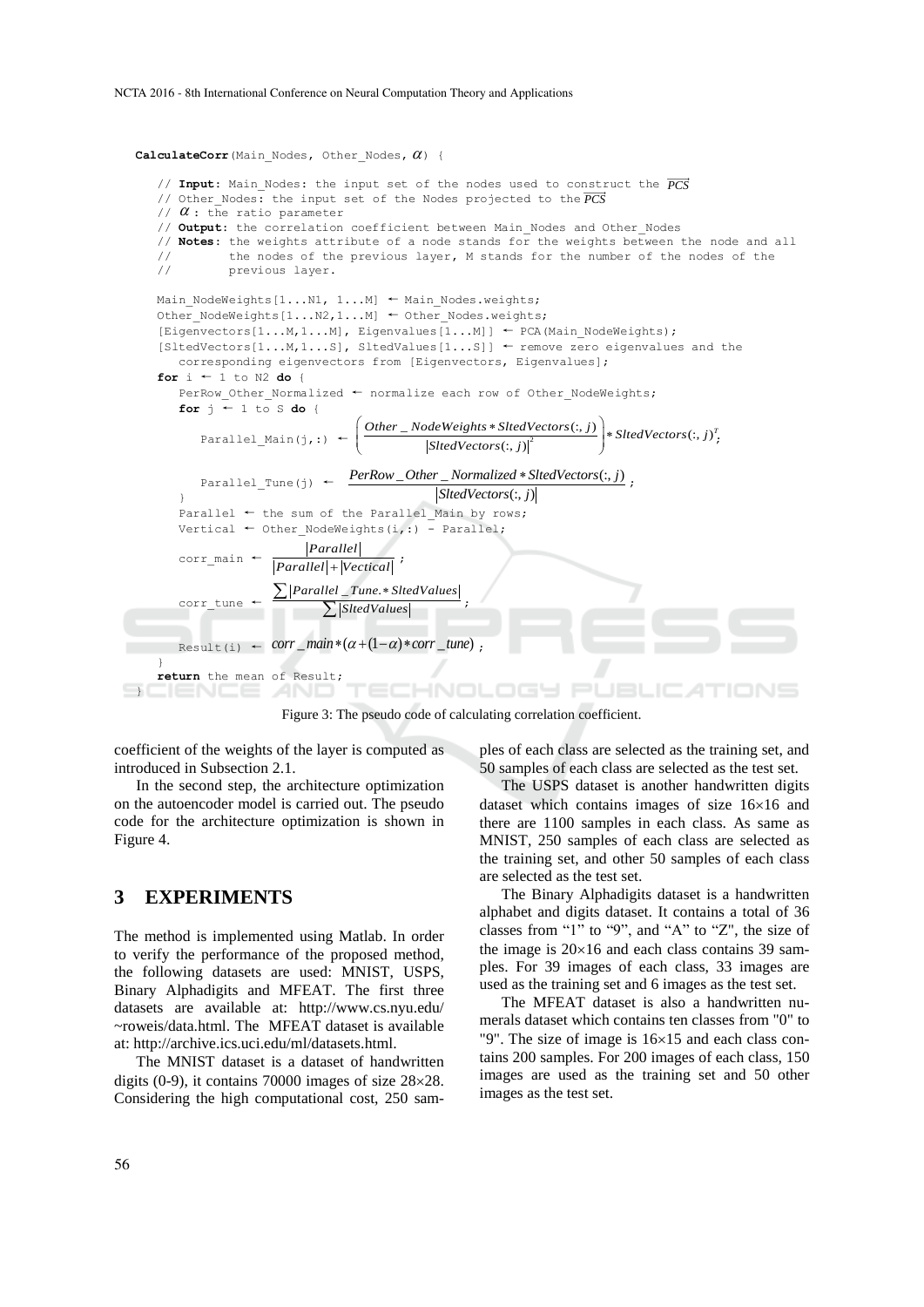```
Determining the Near Optimal Architecture of Autoencoder using Correlation Analysis of<br>ArchitectureOptimization(Nodes2, n2, Nodes3, n3, max_n2, nInc, TH) {
   rchitectureOptimization(Nodes2, n2, Nodes3, n3,<br>// Nodes2: the nodes of the 2nd hidden layer<br>// n2: the initial number of the nodes of the
   rchitectureOptimization(Nodes2, n2, Nodes3, n3, max_n2, nInc, TH)<br>// Nodes2: the nodes of the 2nd hidden layer<br>// n2: the initial number of the nodes of the 2nd hidden layer<br>// Nodes3: the nodes of the 3rd hidden layer
   rchitectureOptimization(Nodes2, n2, Nodes3, n3,<br>
// Nodes2: the nodes of the 2nd hidden layer<br>
// n2: the initial number of the nodes of the<br>
// Nodes3: the nodes of the 3rd hidden layer<br>
// n3: the initial number of the n
   // Nodes2: the nodes of the 2nd hidden layer<br>// n2: the initial number of the nodes of the 2nd hidden layer<br>// n3: the initial number of the nodes of the 2nd hidden layer<br>// n3: the initial number of the nodes of the 3rd h
   // Nodes2: the nodes of the 2nd hidden layer<br>// n2: the initial number of the nodes of the 2nd hidden layer<br>// Nodes3: the nodes of the 3rd hidden layer<br>// n3: the initial number of the nodes of the 3rd hidden layer<br>// max
   / nodes2. The initial number of the nodes of the 2nd hidden layer<br>// n2: the initial number of the nodes of the 2nd hidden layer<br>// n3: the initial number of the nodes of the 3rd hidden layer<br>// max_n2: the max_number of 
        // Nodes3: the nodes of the 3rd hidden layer<br>// n3: the initial number of the nodes of the 3rd hidden layer<br>// max_n2: the max number of the nodes of the 2nd hidden layer<br>// nInc: the increment of the number of the nodes a
// TH: the threshold of the correlation<br>Nodes2.Num_Nodes + n2;<br>Nodes3.Num_Nodes + n3;<br>OptimizeLayer(Nodes2, max_n2, nInc, TH);<br>// max n3 is the max number of the nodes
Nodes2.Num_Nodes \leftarrow n2;<br>Nodes3.Num_Nodes \leftarrow n3;<br>OptimizeLayer(Nodes2, max_r<br>// max_n3 is the max_number<br>max_n3 \leftarrow Nodes2.Num_Nodes;<br>OptimizeLayer(Nodes3, max r
        Nodes2.Num Nodes \leftarrow n2;
Nodes3.Num_Nodes + n3;<br>OptimizeLayer(Nodes2, max_n2, nInc, TH);<br>// max_n3 is the max number of the nodes<br>max_n3 + Nodes2.Num_Nodes;<br>OptimizeLayer(Nodes3, max_n3, nInc, TH);
        Nodes3.Num Nodes \leftarrow n3;
        // max_n 3 is the max number of the nodes of the 3rd hidden layer; max_n 3 \leftarrow Nodes2. Num Nodes;
max_n3 + Nodes2.Num_Nodes;<br>
OptimizeLayer(Nodes3, max_n3, nInc, TH);<br>
OptimizeLayer(Nodes, max_num_nodes, nInc, TH) {<br>
optimizeLayer(Nodes, max_num_nodes, nInc, TH) {<br>
while Nodes.Num Nodes < max_num_nodes do {
Modes.Num_Nodes.<br>
OptimizeLayer(Nodes, max_n3, nInc, TH);<br>
OptimizeLayer(Nodes, max_num_nodes, nInc, TH)<br>
while Nodes.Num_Nodes < max_num_nodes do {<br>
Nodes.Num Nodes ← Nodes.Num Nodes + nIn
Noting the College Chemistry of Managery (Nodes.Num_nodes, nInc, TH) {<br>
while Nodes.Num_Nodes < max_num_nodes do {<br>
Nodes.Num_Nodes ← Nodes.Num_Nodes + nInc;<br>
initialize the weights of the Nodes using
}
OptimizeLayer (Nodes, max_num_nodes, nInc<br>
while Nodes.Num_Nodes < max_num_nodes<br>
Nodes.Num_Nodes ← Nodes.Num_Nodes<br>
initialize the weights of the Node<br>
for i ← 1 to Nodes.Num_Nodes do {<br>
// calculating the correlation
initialize the weights of the Nodes using RBM;<br>
for i - 1 to Nodes.Num_Nodes do {<br>
// calculating the correlation coefficient between<br>
// each node and the remaining nodes<br>
Corr_Each[i] - CalculateCorr(Nodes-{Nodes[i]}, {N
                  initialize the weights of the Nodes using RBM;
                            // calculating the correlation coefficient between 
                            // each node and the remaining nodes 
Corr_Each[i] ← CalculateCorr(Nodes-{Nodes[i]},<br>}<br>SltedNodes ← the nInc nodes having the largest CorremNodes ← Nodes – SltedNodes;<br>corr ← CalculateCorr(RemNodes, SltedNodes, 0.8);<br>if corr > TH then {
SltedNodes ← the nI<br>
RemNodes ← Nodes –<br>
corr ← CalculateCor<br>
if corr > TH then {<br>
Nodes ← Nodes –
                   }
                 SltedNodes \leftarrow the nInc nodes having the largest Corr Each values;
RemNodes \leftarrow Nodes - SltedNodes;Nodes \leftarrow Nodes - SltedNodes; break;
 }
                                                                                              HNOL
\rightarrowogy
}
```
Figure 4: The pseudo code of architecture optimization.

The initial network architecture is set to 1000- 200-50-30 in all the experiments. The size of the 1*st* hidden layer is fixed at 1000, and the number of the nodes in the 2*nd* and the 3*rd* hidden layers are increased from the initial sizes which are 200 and 50 respectively to determine the near optimal number of the nodes in the experiments.

#### **3.1 Parameter Selection**

In this subsection, the effects of different RBM training epochs on our method are compared using multiple datasets, and a good threshold of the correlation coefficient is derived. The final autoencoder architecture generated through our method is compared with the standard architecture (1000-500-250- 30) used in (Hinton and Salakhutdinov, 2006). The parameters of RBM are listed below: learning rate for weights  $\varepsilon_w$ =0.1, learning rate for biases of visible units  $\varepsilon_{vb}$ =0.1, learning rate for biases of hidden

units  $\varepsilon_{hh}$ =0.1, the weight cost is 0.0002, the initial momentum is 0.5, the final momentum is 0.9, and learning is done with 1-step Contrastive Divergence. At the same time, we adjust the training epoch of backpropagation from 200 to 20, because it is found that in the standard autoencoder framework, the reconstruction error becomes steady when the training epoch reaches above 15.

In order to analyze the relationship between the correlation coefficients and the number of nodes, we first fix nodes number of the 2nd hidden layer to 500, then increase the number of the nodes of the 3nd hidden layer from 50 to 500, and the number of nodes added at each step is 25. We also set 5 different RBM training epochs, 10, 50, 100, 300 and 500, respectively. The results are shown in Figure 5.

As can be seen from Figure 5, under the different RBM training epochs, the correlation coefficient curve has a similar trend, in the initial stage of increasing the number of nodes, the correlation coeffi-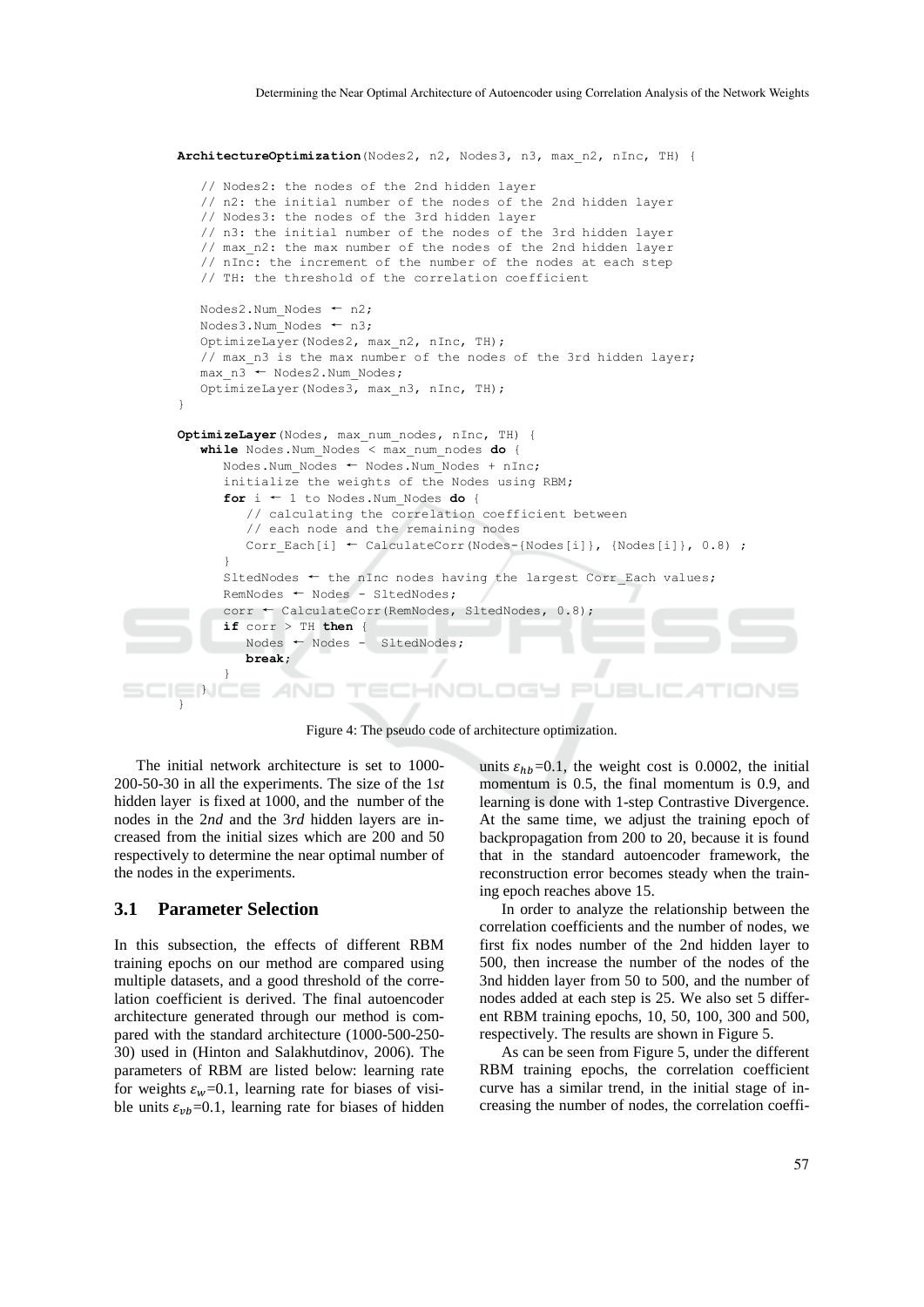

Figure 5: The correlation coefficient curves of MNIST, USPS, Binary Alphadigits and MFEAT datasets, under different RBM training epochs.

cient increases rapidly with a large slope value. When the number of nodes reaches about 250, the slope of the curve becomes small, and the correlation coefficient curve is close to steady. In order to balance computational complexity and reliability of the results, the value of RBM training epochs is set to 300. The following experiments are all based on this epoch value. From Figure 5, it is also found that the threshold of the correlation coefficient will have a great impact on the final network architecture. So Table 1, Table 2, Table 3 and Table 4 are used to show the derived network architecture under different thresholds. In tables, "Threshold" stands for the threshold of correlation coefficient; "Network architecture", "Training error" and "Test error" are the experiment results of our method. The last row of every table is the standard autoencoder architecture.

From Table 1 to Table 4, we can find that different correlation coefficient thresholds correspond to different derived network architecture. With the increasing of the correlation coefficient threshold, the number of the nodes of the 2*nd* and the 3*rd* layer increases, and the training error and the test error both decrease. It can be seen from the tables that a value of 0.65 for the correlation coefficient divides the thresholds corresponding to high and low error values. So it is reasonable to select 0.65 as an appropriate value for the threshold of the correlation coefficient.

Based on the analysis of the experiment results, the RBM training epoch is set to 300 and the threshold of correlation coefficient is set to 0.65. From Table 1 to Table 4, it is also found that the training error and the test error have the similar trend with the increasing of the correlation coefficient threshold, so only the test errors are used to evaluate the experiments results in Subsection 3.2.1.

| Table 1: The derived network architecture under different |  |
|-----------------------------------------------------------|--|
| thresholds of correlation coefficient for MNIST dataset.  |  |

| Threshold | Network architecture | Training | <b>Test</b> |
|-----------|----------------------|----------|-------------|
|           |                      | error    | error       |
| 0.75      | 1000-975-950-30      | 3.1427   | 10.8150     |
| 0.7       | 1000-850-425-30      | 3.3946   | 11.1748     |
| 0.65      | 1000-650-375-30      | 3.4251   | 11.1861     |
| 0.6       | 1000-425-225-30      | 4.0720   | 12.0827     |
| 0.55      | 1000-250-100-30      | 6.2062   | 14.1175     |
| 0.5       | 1000-200-50-30       | 10.3525  | 17.6577     |
| Standard  | 1000-500-250-30      | 3.8137   | 11.6349     |

Table 2: The derived network architecture under different thresholds of correlation coefficient for USPS dataset.

| Threshold | Network architecture | Training | <b>Test</b> |
|-----------|----------------------|----------|-------------|
|           |                      | error    | error       |
| 0.75      | 1000-975-950-30      | 2.0769   | 4.9900      |
| 0.7       | 1000-825-300-30      | 2.1622   | 5.0034      |
| 0.65      | 1000-650-175-30      | 2.4675   | 5.2466      |
| 0.6       | 1000-425-75-30       | 3.4843   | 6.3163      |
| 0.55      | 1000-200-50-30       | 5.0167   | 7.8166      |
| 0.5       | 1000-200-50-30       | 4.9150   | 7.6937      |
| Standard  | 1000-500-250-30      | 2.2517   | 4.9890      |

Table 3: The derived network architecture under different thresholds of correlation coefficient for Binary Alphadigits dataset.

| Threshold | Network architecture | Training | <b>Test</b> |
|-----------|----------------------|----------|-------------|
|           |                      | error    | error       |
| 0.75      | 1000-1000-950-30     | 1.0767   | 28.6581     |
| 0.7       | 1000-925-725-30      | 1.4014   | 28.5264     |
| 0.65      | 1000-825-450-30      | 1.7354   | 29.6531     |
| 0.6       | 1000-675-325-30      | 2.5168   | 30.4159     |
| 0.55      | 1000-425-225-30      | 3.8307   | 31.8818     |
| 0.5       | 1000-250-200-30      | 5.1563   | 32.8270     |
| Standard  | 1000-500-250-30      | 3.4705   | 31.0856     |

Table 4: The derived network architecture under different thresholds of correlation coefficient for MFEAT dataset.

| Threshold | Network architecture | Training | <b>Test</b> |
|-----------|----------------------|----------|-------------|
|           |                      | error    | error       |
| 0.75      | 1000-1000-950-30     | 1.4950   | 6.7036      |
| 0.7       | 1000-900-600-30      | 1.5700   | 6.7838      |
| 0.65      | 1000-750-300-30      | 1.7540   | 6.8433      |
| 0.6       | 1000-575-225-30      | 1.9229   | 7.0369      |
| 0.55      | 1000-325-100-30      | 2.9155   | 7.9328      |
| 0.5       | 1000-200-50-30       | 5.6372   | 9.7033      |
| Standard  | 1000-500-250-30      | 1.9039   | 6.9822      |

#### **3.2 Experiment Results and Analysis**

By using the parameter values obtained in the last section, we can get the near optimal network architecture of four datasets from Table 1 to Table 4. For MNIST, the selected network structure is 1000-650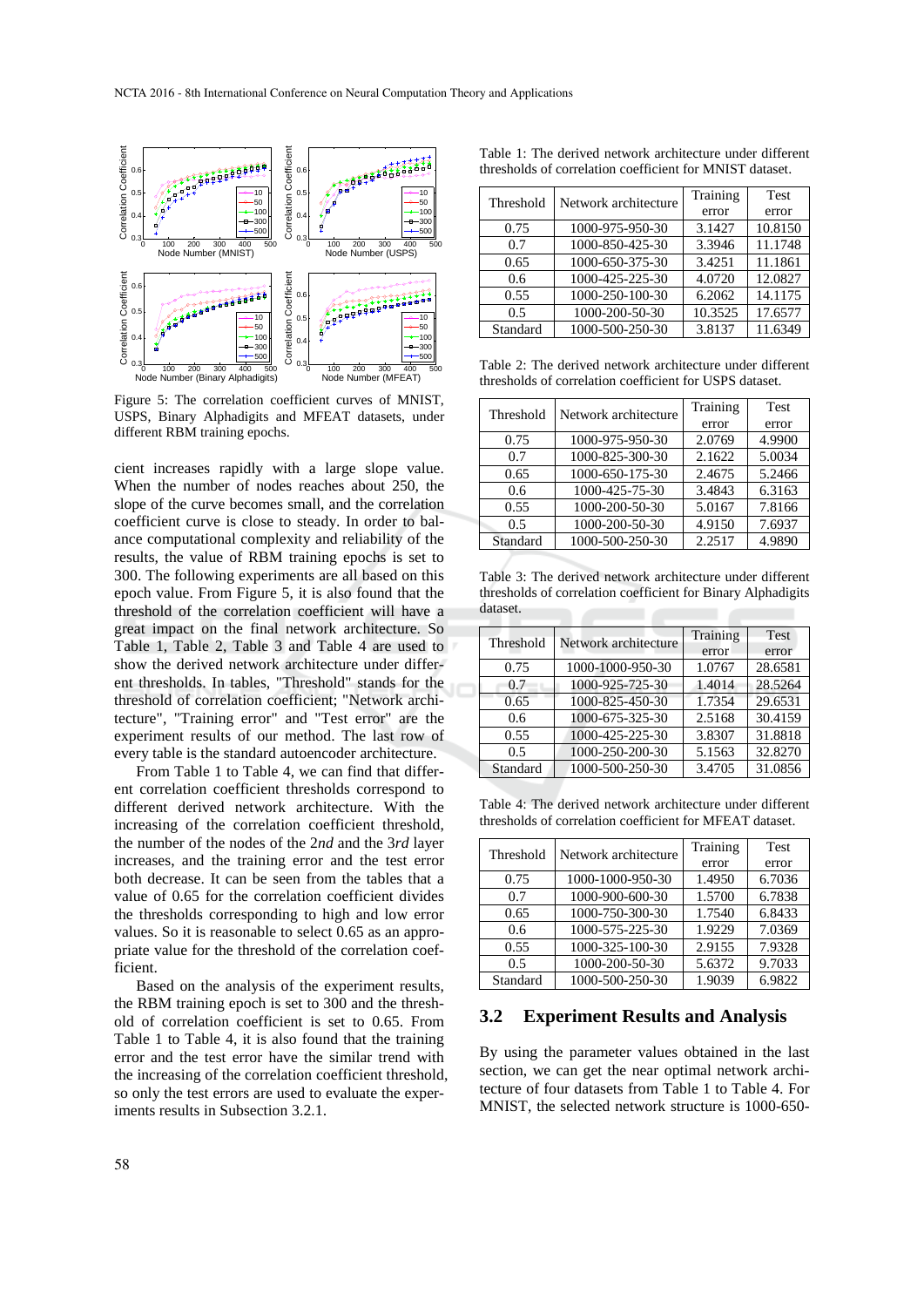375-30; for USPS, it is 1000-650-175-30; for Binary Alphadigits, it is 1000-825-450-30, and for MFEAT, it is 1000-750-300-30. In order to verify our method and evaluate these results, reconstruction error and the correlation coefficient between the distance matrices of high dimensional raw data and the low dimensional data (code) are used.

#### **3.2.1 Evaluation using Reconstruction Error**

Reconstruction error is a primary evaluation index of the autoencoder performance. It is calculated by first decoding these low dimensional codes to obtain the reconstructed high dimensional data, followed by computing the error between the reconstructed data and the original data. We calculated the test error from the test data using mean square errors (MSE).

Because the proposed method is used to adjust both the number of the nodes in the 2*nd* and the 3*rd* hidden layers, we firstly fix the number of the nodes of the 2*nd* or the 3*rd* layer, and then change the number of the nodes of the other layer. Taking the test error curves of MNIST dataset shown in Figure 6 as an example, the curve in the left graph is produced under the condition that the number of the nodes of the 3*rd* hidden layer is fixed to 375 and the number of the nodes of the 2*nd* hidden layer increases from 50 to 1000 with step 50. The curve in the right graph is produced under the condition that the number of the nodes of the 2*nd* hidden layer is fixed to 650 and the number of the nodes of the 3*rd* hidden layer increases from 50 to 1000 by 50. In the Figure 6, the red dot represents the selected optimal number of the nodes of the current layer. It is found that the test error curves of the 2*nd* and the 3*rd* layer are both a relatively smooth curve that shows a downward trend. With the increasing of the number of the nodes, the slope becomes smaller. The selected optimal number of nodes is located in the relatively flat area of the curves, which indicates that the method finds a near optimal network architecture for the MNIST dataset.

The test error curves of USPS dataset are shown in Figure 7, the test error curves of Binary Alphadigits dataset are shown in Figure 8, and the test error curves of MFEAT dataset are shown in Figure 9. It is found that the trend of those curves and the location of the selected optimal node number are both very similar to these of the MNIST dataset. So, the proposed method can also find the near optimal network architecture for the USPS, Binary Alpha and MFEAT datasets.



Figure 6: The test error curves of MNIST dataset.

#### **3.2.2 Evaluation using Correlation Coefficient between Distance Matrices**

In this subsection, the correlation coefficient between the distance matrices of high dimensional input data and low dimensional code is used to evaluate the proposed method. The distance matrix of high dimensional input data indicates the distribution relationship between the input samples. And the distance matrix of low dimensional code indicates the distribution relationship between the samples after the dimension reduction. It is obvious that we can evaluate the network architecture by comparing the correlation between the two distance matrices. After the distance matrices are computed using the Euclidean distance, the Pearson's correlation coefficient (Stigler, 1989) between them is computed. High value of the correlation coefficient infers appropriate network architecture.



Figure 7: The test error curves of USPS dataset.



Figure 8: The test error curves of Binary Alphadigits dataset.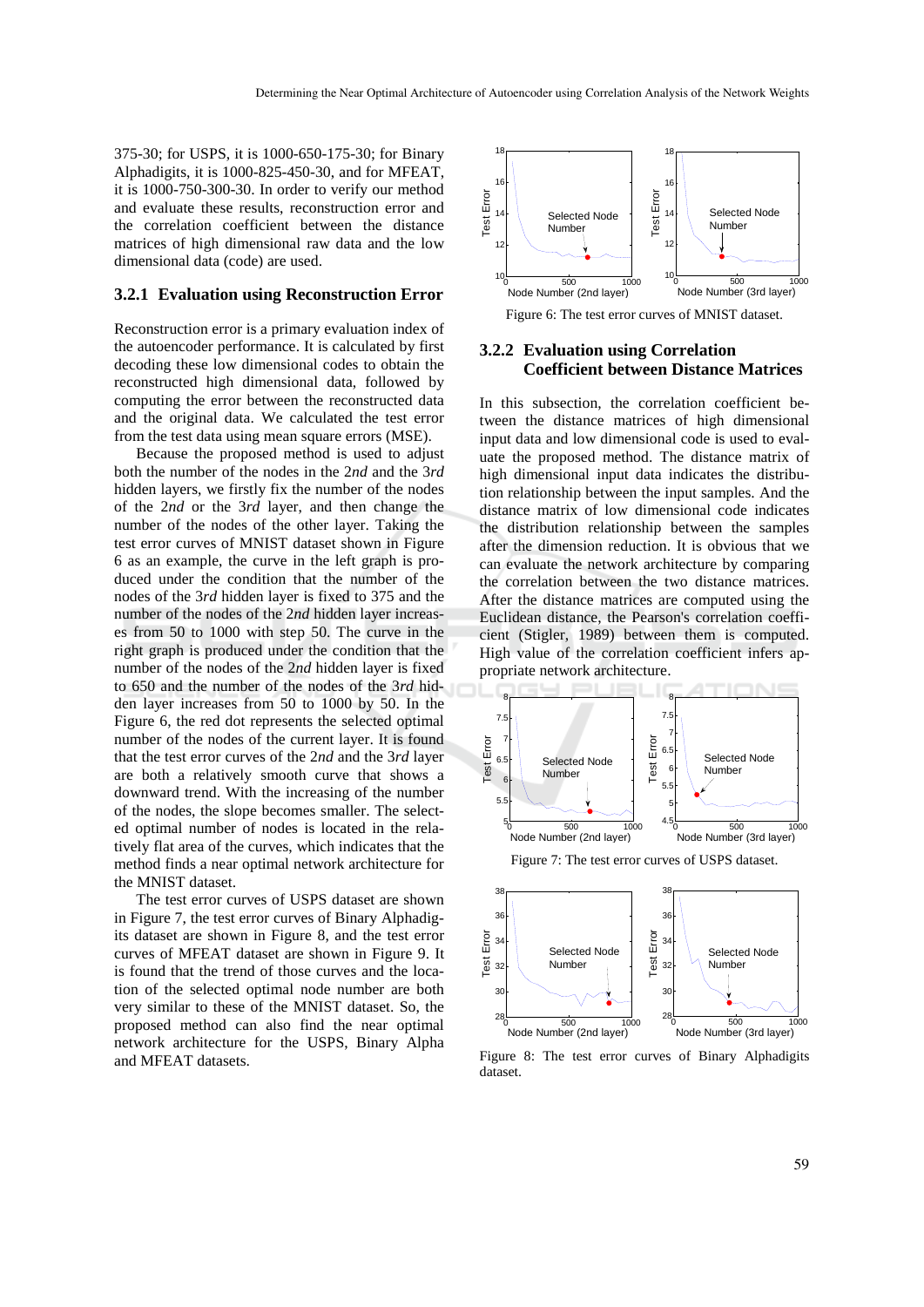

Figure 9: The test error curves of MFEAT dataset.



Figure 10: The correlation coefficient curves of the distance matrices of MNIST dataset.



Figure 11: The correlation coefficient curves of the distance matrices of USPS dataset.



Figure 12: The correlation coefficient curves of the distance matrices of Binary Alphadigits dataset.

The correlation coefficient curves of the distance matrices of MNIST, USPS, Binary Alphadigits and MFEAT datasets are shown in Figure 10, Figure 11, Figure 12 and Figure 13 respectively. From the figures, it can be seen that for all the four datasets the curves of the 3*rd* layer on the right side have the similar trend: in the early stage of the increasing of the node number, the correlation coefficient



Figure 13: The correlation coefficient curves of the distance matrices of MFEAT dataset.

increases rapidly and the slope of the curves is high, and after the above stage, the curves show a slow rise or a downward trend, and the selected optimal nodes number is located in the relatively flat area of the curves. It is also found that there is no obvious common trend of the correlation curves of the 2*nd* hidden layer for these four datasets. The correlation coefficient of the 2*nd* layer is not directly related with the output of the network. This may be why there is no common pattern in the correlation curves of the 2*nd* layer.

## **4 CONCLUSIONS**

In this paper, we propose an architecture optimization method for autoencoder. The method can adaptively adjust the number of the nodes of the hidden layers to find a near optimal architecture of the network for different datasets. The method is based on the correlation analysis of the network weights after RBM initialization. The experimental results show that the proposed method can automatically produce the near optimal architecture for the autoencoder. In future work, we plan to analyze the relationship between the size of the input data and the number of the nodes in the 1*st* hidden layer, so that the architecture optimization of the whole network can be realized.

#### **ACKNOWLEDGEMENTS**

This work is supported by the National Natural Science Foundation of China (Grants No. 61272213) and the Fundamental Research Funds for the Central Universities (Grants No. lzujbky-2016-k07).